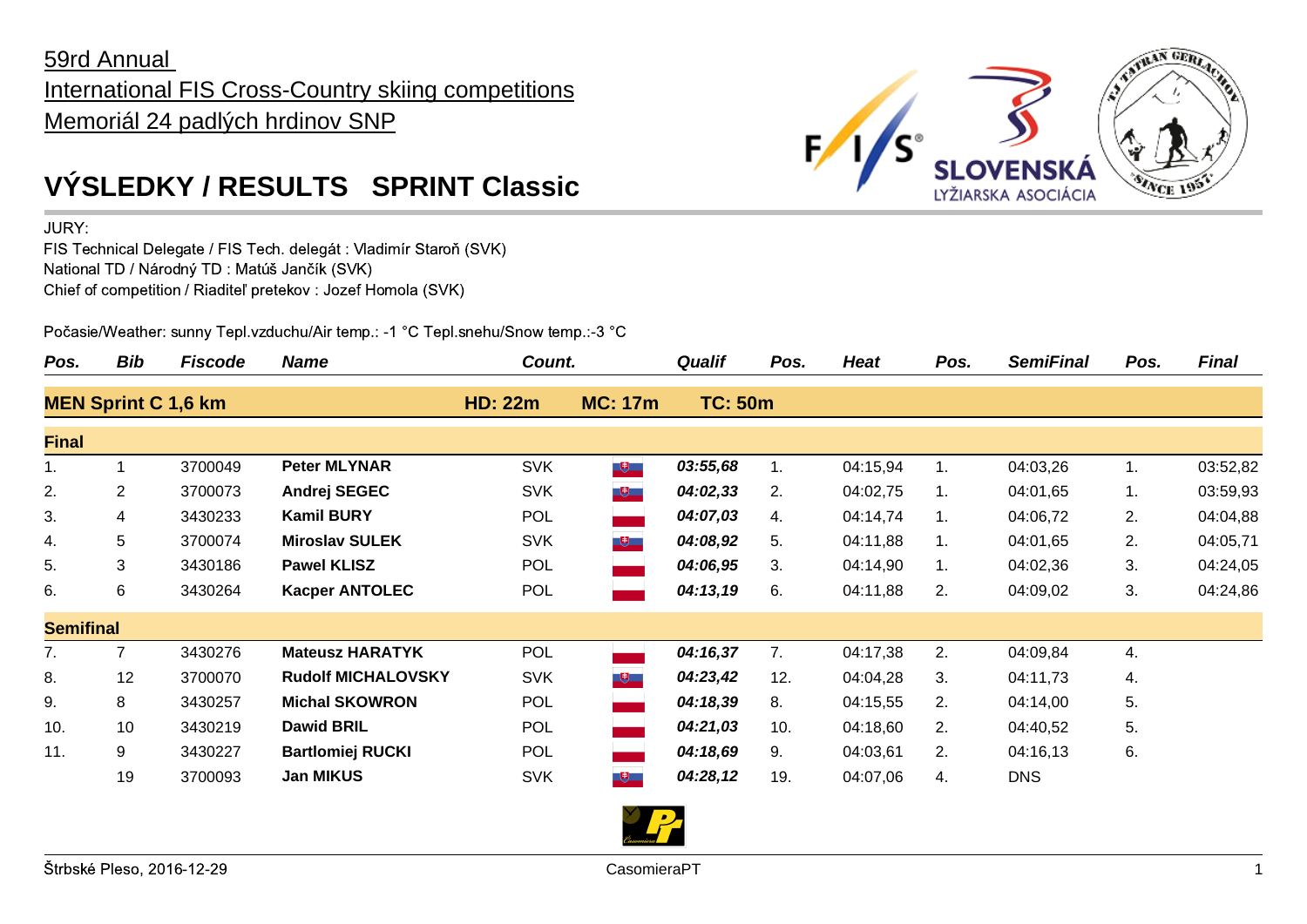| Pos.                 | <b>Bib</b> | <b>Fiscode</b> | <b>Name</b>                   | Count.     |                                                               | <b>Qualif</b> | Pos. | <b>Heat</b> | Pos. | <b>SemiFinal</b> | Pos. | <b>Final</b> |
|----------------------|------------|----------------|-------------------------------|------------|---------------------------------------------------------------|---------------|------|-------------|------|------------------|------|--------------|
| <b>Quarterfinal</b>  |            |                |                               |            |                                                               |               |      |             |      |                  |      |              |
| 13.                  | 15         | 3700106        | <b>Kristian KLOUDA</b>        | <b>SVK</b> | $\begin{array}{c} \hline \textbf{H} & \textbf{H} \end{array}$ | 04:25,81      | 15.  | 04:18,88    | 3.   |                  |      |              |
| 14.                  | 17         | 3700072        | <b>Ondrej TUKA</b>            | <b>SVK</b> | $\blacksquare$                                                | 04:25,87      | 17.  | 04:19,42    | 3.   |                  |      |              |
| 15.                  | 18         | 3700081        | <b>Jan KORISTEK</b>           | <b>SVK</b> | $+$                                                           | 04:27,08      | 18.  | 04:16,89    | 3.   |                  |      |              |
| 16.                  | 21         | 3430299        | <b>Marek WELUSZ</b>           | <b>POL</b> |                                                               | 04:30,49      | 21.  | 04:18,60    | 3.   |                  |      |              |
| 17.                  | 11         | 3700097        | <b>Jozef SEFCIK</b>           | <b>SVK</b> | $\overline{\mathbf{e}}$                                       | 04:22,89      | 11.  | 04:24,27    | 4.   |                  |      |              |
| 18.                  | 13         | 3430074        | <b>Boguslaw GRACZ</b>         | <b>POL</b> |                                                               | 04:23,43      | 13.  | 04:19,40    | 4.   |                  |      |              |
| 19.                  | 14         | 3430209        | <b>Mateusz CHOWANIAK</b>      | POL        |                                                               | 04:24,82      | 14.  | 04:20,76    | 4.   |                  |      |              |
| 20.                  | 25         | 3430295        | <b>Maciej POPIELUCH</b>       | <b>POL</b> |                                                               | 04:35,55      | 25.  | 04:22,92    | 4.   |                  |      |              |
| 21.                  | 16         | 3700091        | <b>Frantisek SULEK</b>        | <b>SVK</b> | $\overline{\phantom{a}}$                                      | 04:25,82      | 16.  | 04:29,60    | 5.   |                  |      |              |
| 22.                  | 20         | 3430305        | <b>Dawid DAMIAN</b>           | <b>POL</b> |                                                               | 04:29,11      | 20.  | 04:27,18    | 5.   |                  |      |              |
| 23.                  | 22         | 3430310        | <b>Wiktor CZAJA</b>           | <b>POL</b> |                                                               | 04:32,21      | 22.  | 04:31,67    | 5.   |                  |      |              |
| 24.                  | 23         | 3430313        | <b>Krzysztof PUDA</b>         | <b>POL</b> |                                                               | 04:33,08      | 23.  | 04:31,84    | 5.   |                  |      |              |
| 25.                  | 24         | 3700112        | <b>Dominik CIZ</b>            | <b>SVK</b> | $\overline{\mathbf{r}}$                                       | 04:34,79      | 24.  | 04:31,67    | 5.   |                  |      |              |
| 26.                  | 26         | 3150671        | Jan KVAS                      | <b>CZE</b> | <b>Septiment</b>                                              | 04:36,96      | 26.  | 04:30,56    | 6.   |                  |      |              |
| 27.                  | 27         | 3700111        | <b>Martin BIRES</b>           | <b>SVK</b> | $\overline{\mathbf{e}}$                                       | 04:37,48      | 27.  | 04:43,82    | 6.   |                  |      |              |
| 28.                  | 28         | 3430316        | <b>Michal BORECZEK</b>        | <b>POL</b> |                                                               | 04:38,27      | 28.  | 04:37,66    | 6.   |                  |      |              |
| 29.                  | 29         | 3240022        | <b>Soma Gergely GYALLAI</b>   | <b>HUN</b> |                                                               | 04:47,19      | 29.  | 05:39,50    | 6.   |                  |      |              |
|                      | 30         | 3240034        | <b>Mate Janos GYALLAI</b>     | <b>HUN</b> | an an India.<br>Tagairtí                                      | 04:50,21      | 30.  | <b>DNS</b>  |      |                  |      |              |
| <b>Qualification</b> |            |                |                               |            |                                                               |               |      |             |      |                  |      |              |
| 31.                  | 33         | 3240035        | <b>Domonkos Matyas KOVACS</b> | <b>HUN</b> |                                                               | 05:02,15      | 31.  |             |      |                  |      |              |
| 32.                  | 35         | 3430296        | <b>Mateusz SZCZOTKA</b>       | <b>POL</b> |                                                               | 05:06,68      | 32.  |             |      |                  |      |              |
| 33.                  | 39         | 3700116        | Andrej RENDA                  | <b>SVK</b> | $\overline{\mathbf{r}}$                                       | 05:16,14      | 33.  |             |      |                  |      |              |
| 34.                  | 37         | 3240036        | <b>Balint BIRO</b>            | <b>HUN</b> |                                                               | 06:02,09      | 34.  |             |      |                  |      |              |
|                      | 38         | 3240037        | <b>Zsolt REZNICSEK</b>        | <b>HUN</b> | an an                                                         | <b>DNS</b>    |      |             |      |                  |      |              |
|                      | 34         | 3430284        | Kacper KOSCIELNIAK            | <b>POL</b> |                                                               | <b>DNS</b>    |      |             |      |                  |      |              |
|                      | 27         | 3700104        | <b>Viliam KOSTELNIK</b>       | <b>SVK</b> | $\overline{\mathbf{r}}$                                       | <b>DNS</b>    |      |             |      |                  |      |              |
|                      | 26         | 3430246        | <b>Michal LANDA</b>           | POL        |                                                               | <b>DNS</b>    |      |             |      |                  |      |              |
|                      |            |                |                               |            |                                                               |               |      |             |      |                  |      |              |